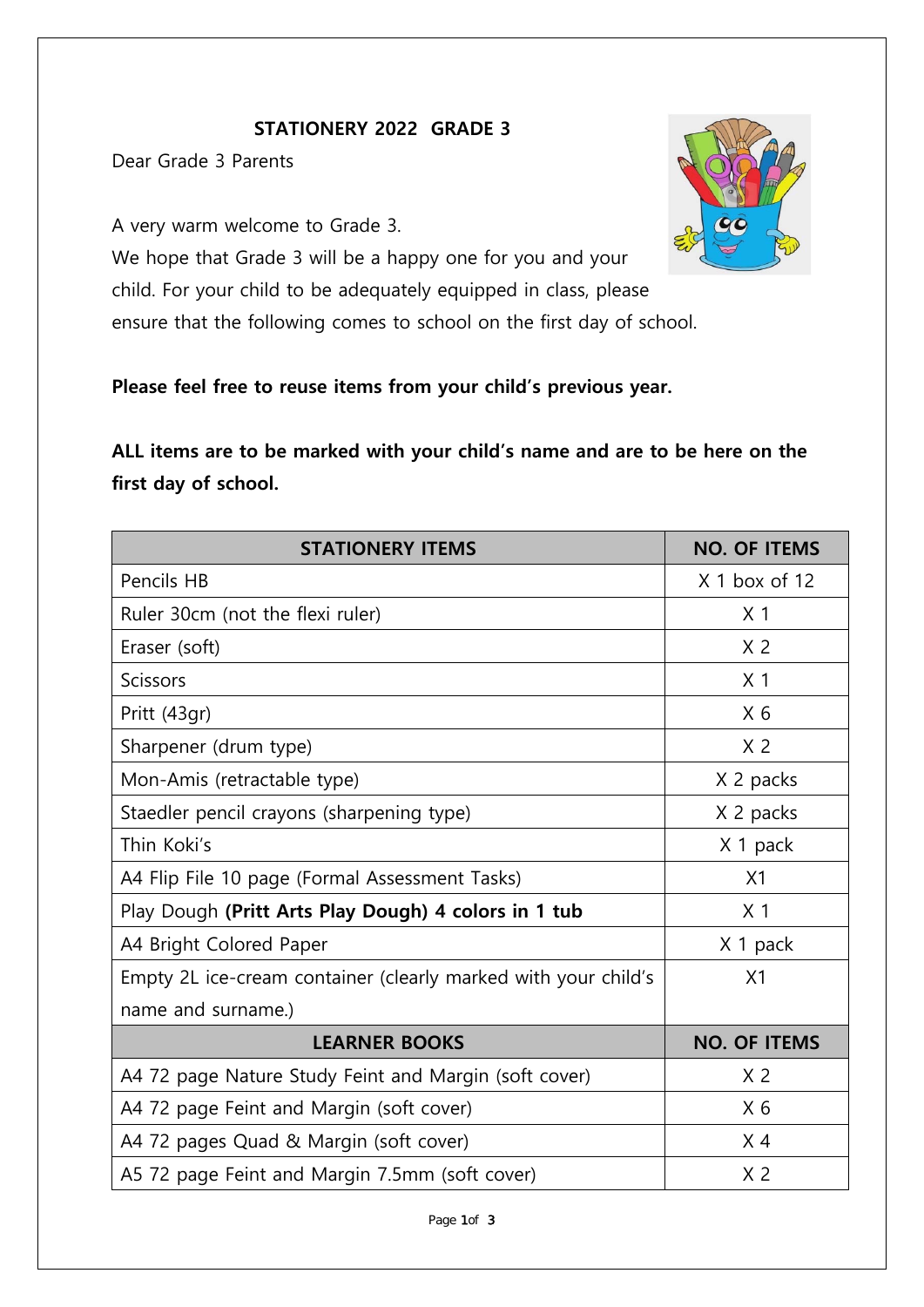| Oxford South African School Dictionary (3rd Edition)            | X <sub>1</sub>      |
|-----------------------------------------------------------------|---------------------|
| <b>ART</b>                                                      | <b>NO. OF ITEMS</b> |
| Oil Pastels (regular size 16 pack)                              | X <sub>1</sub>      |
| Water Color Paint (12 color set)                                | X <sub>1</sub>      |
| A3 Flip File (for art work)                                     | X <sub>1</sub>      |
| Artline Permanent Marker (bullet point) BLACK ONLY              | X <sub>1</sub>      |
| <b>OTHER</b>                                                    |                     |
| Box of tissues                                                  | X <sub>4</sub>      |
| Pack of wet wipes                                               | X4                  |
| A4 white paper (Rotatrim or Xerox)                              | X <sub>2</sub>      |
| ❖ Learners name and grade clearly written on each               |                     |
| ream.                                                           |                     |
| Individually sealed packet of sweets E.G. lollipops, fizzers,   | X <sub>1</sub>      |
| chewy sweets (not small hard sweets)                            |                     |
| Fun stickers (picture stickers)                                 | X 1 sheet           |
| Motivation stickers (e.g. well done, awesome, super, great job) | X 1 sheet           |
| 100 piece Puzzle (name clearly marked)                          | X <sub>1</sub>      |
| Coloring in/ Activity/ Word search book (kept in the class)     | X <sub>1</sub>      |
| Denim chair bag (can reuse from Grade 2)                        | X <sub>1</sub>      |
| HOME (Please keep at home with you)                             |                     |
| Plastic (to cover books when sent home)                         |                     |
| Sellotape                                                       |                     |
| White envelopes (to send in money for various school items)     |                     |
| A4 96 pages Feint & Margin (hard cover) for homework            | X <sub>2</sub>      |

| Please pack the following in a denim pencil bag for the 1 <sup>st</sup> day of school: |
|----------------------------------------------------------------------------------------|
| 2x pencils                                                                             |
| <b>Scissors</b>                                                                        |
| Sharpener                                                                              |
| Ruler                                                                                  |
| Eraser                                                                                 |
| 1x Pritt                                                                               |
| Pencil Crayons                                                                         |
|                                                                                        |